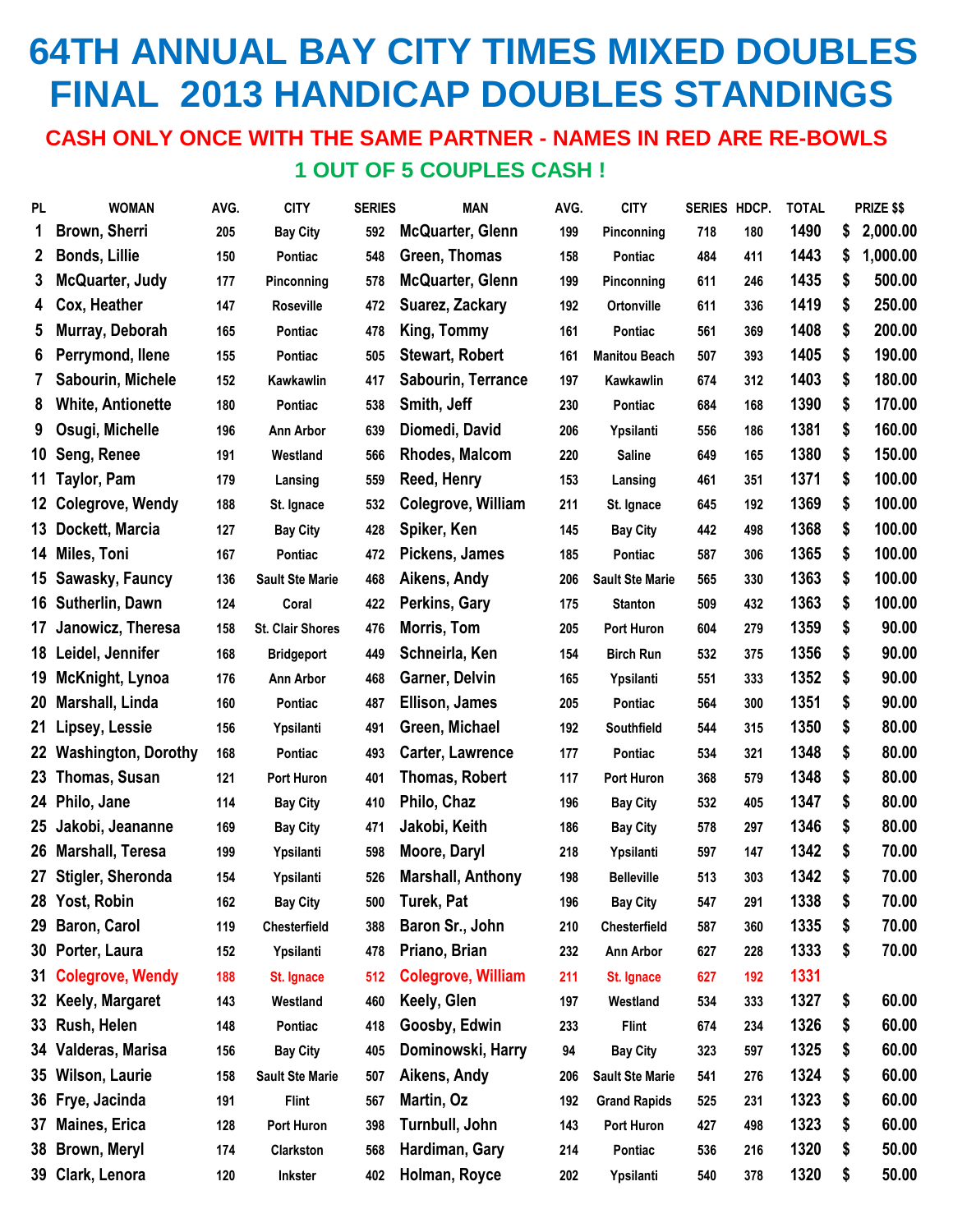| 40 | Jarkiewicz, Marstyne      | 155 | <b>Imlay City</b>       | 444 | Greer, James               | 155 | <b>Metamora</b>        | 467 | 408 | 1319 | \$<br>50.00 |
|----|---------------------------|-----|-------------------------|-----|----------------------------|-----|------------------------|-----|-----|------|-------------|
| 41 | <b>Keely, Margaret</b>    | 143 | <b>Westland</b>         | 417 | <b>Keely, Glen</b>         | 197 | <b>Westland</b>        | 568 | 333 | 1318 |             |
| 42 | Hillie, Kenya             | 183 | Pontiac                 | 501 | Hillie, Michael            | 191 | Pontiac                | 564 | 252 | 1317 | \$<br>50.00 |
| 43 | Harper, Melanie           | 182 | <b>Grand Rapids</b>     | 554 | <b>Castro, Christopher</b> | 221 | <b>Grand Rapids</b>    | 579 | 183 | 1316 | \$<br>40.00 |
| 44 | Gonzalez, Deborah         | 177 | Romulus                 | 502 | Garner Jr., Darrall        | 189 | <b>Belleville</b>      | 544 | 270 | 1316 | \$<br>40.00 |
| 45 | Lipsey, Lessie            | 156 | Ypsilanti               | 377 | <b>Chavers, Walter</b>     | 183 | Ypsilanti              | 603 | 336 | 1316 | \$<br>40.00 |
| 46 | Dane, Kelly               | 162 | <b>Sault Ste Marie</b>  | 461 | Dane, Grant                | 153 | <b>Sault Ste Marie</b> | 462 | 393 | 1316 | \$<br>40.00 |
| 47 | Ricketson, Jillian        | 105 | Waterford               | 382 | <b>Brown, Willie</b>       | 205 | <b>Flint</b>           | 526 | 408 | 1316 | \$<br>40.00 |
| 48 | <b>Moncrief, Crystal</b>  | 174 | <b>Detroit</b>          | 499 | Farris, Stephen            | 212 | <b>Battle Creek</b>    | 594 | 222 | 1315 | \$<br>30.00 |
| 49 | Voorheis, April           | 228 | <b>Flint</b>            | 584 | Richardson, Ish            | 199 | <b>Flint</b>           | 607 | 123 | 1314 | \$<br>30.00 |
| 50 | Perrymond, Ilene          | 155 | Pontiac                 | 571 | Nelson, James              | 218 | Waterford              | 512 | 230 | 1313 | \$<br>30.00 |
| 51 | <b>McMillan, Denise</b>   | 155 | Lapeer                  | 473 | <b>McMillan, Charles</b>   | 199 | Lapeer                 | 567 | 272 | 1312 | \$<br>30.00 |
| 52 | Palmer, Norma             | 175 | Ypsilanti               | 500 | Palmer, Richard            | 179 | Ypsilanti              | 512 | 300 | 1312 | \$<br>30.00 |
| 53 | McGee, Katherine          | 156 | Pontiac                 | 492 | Lee, Dolphus               | 222 | Pontiac                | 575 | 243 | 1310 | \$<br>20.00 |
| 54 | Hensley, Erin             | 150 | <b>Bay City</b>         | 465 | Dixson, Jeremy             | 242 | <b>Bay City</b>        | 627 | 216 | 1308 | \$<br>20.00 |
| 55 | Ellison, Wanda            | 168 | Pontiac                 | 506 | <b>Ellison, James</b>      | 205 | Pontiac                | 574 | 228 | 1308 | \$<br>20.00 |
| 56 | <b>Hensley, Erin</b>      | 150 | <b>Bay City</b>         | 400 | Dixson, Jeremy             | 242 | <b>Bay City</b>        | 691 | 216 | 1307 |             |
| 57 | Valderas, Marisa          | 156 | <b>Bay City</b>         | 454 | Aikens, Andy               | 206 | <b>Sault Ste Marie</b> | 523 | 330 | 1307 |             |
| 58 | Voorheis, April           | 228 | <b>Flint</b>            | 551 | Gibson, Milton             | 205 | <b>Flint</b>           | 643 | 111 | 1305 |             |
| 59 | Madlock, Dimitria         | 158 | <b>Romulus</b>          | 480 | Cook, Homer                | 207 | Saginaw                | 552 | 273 | 1305 |             |
| 60 | Knox, Brenda              | 141 | Ypsilanti               | 389 | <b>Black, William</b>      | 191 | Ypsilanti              | 562 | 354 | 1305 |             |
| 61 | <b>Reed, Ceciel</b>       | 209 | Saginaw                 | 573 | Lowrey, Tim                | 214 | Saginaw                | 599 | 132 | 1304 |             |
| 62 | <b>Pulliam, Catherine</b> | 167 | <b>North Street</b>     | 469 | Morris, Tom                | 205 | Port Huron             | 575 | 258 | 1302 |             |
| 63 | Frye, Jacinda             | 191 | <b>Flint</b>            | 589 | Fowlkes, Bobby             | 229 | <b>Flint</b>           | 571 | 141 | 1301 |             |
| 64 | <b>McQuarter, Judy</b>    | 177 | <b>Pinconning</b>       | 483 | <b>McQuarter, Glenn</b>    | 199 | <b>Pinconning</b>      | 572 | 246 | 1301 |             |
| 65 | <b>Rometty, Susan</b>     | 147 | Waterford               | 413 | Willis, Elvin              | 155 | Pontiac                | 462 | 426 | 1301 |             |
| 66 | <b>Bonds, Lillie</b>      | 150 | Pontiac                 | 477 | <b>Carpenter, Erik</b>     | 220 | ClintonTwp.            | 558 | 264 | 1299 |             |
| 67 | Howe, Cheryl              | 159 | Port Huron              | 438 | Samson, Ricky              | 154 | Port Huron             | 464 | 396 | 1298 |             |
| 68 | Nash-Tipton, Chaunda 153  |     | Waterford               | 499 | <b>Tipton, Carlos</b>      | 161 | Waterford              | 402 | 396 | 1297 |             |
| 69 | Middleton, Sherry         | 145 | Port Huron              | 446 | <b>Middleton, Chuck</b>    | 202 | Port Huron Twp.        | 532 | 318 | 1296 |             |
| 70 | Berger, Tamecha           | 158 | <b>Flint</b>            | 493 | Gillenkirk, Mike           | 145 | Wixom                  | 380 | 423 | 1296 |             |
| 71 | Hill, Shirley             | 175 | <b>Detroit</b>          | 524 | <b>Bowles, Willie</b>      | 192 | <b>Inkster</b>         | 500 | 270 | 1294 |             |
| 72 | Green, Angie              | 159 | Pontiac                 | 409 | Dowell, An'twion           | 190 | Waterford              | 573 | 312 | 1294 |             |
| 73 | Quant, Liz                | 139 | Port Huron              | 438 | Quant, Wm. Scott           | 178 | Port Huron             | 469 | 387 | 1294 |             |
| 74 | McCoy, Deborah            | 189 | Detroit                 | 532 | Dancy, Melvin              | 203 | Detroit                | 554 | 207 | 1293 |             |
| 75 | Samojedny, Amber          | 145 | Chesterfield Twp.       | 434 | Baron Jr., John            | 206 | <b>Chesterfield</b>    | 549 | 309 | 1292 |             |
| 76 | Williams, Kendra          | 189 | <b>Grand Rapids</b>     | 589 | Lyons, Robert              | 222 | <b>Grand Rapids</b>    | 540 | 162 | 1291 |             |
| 77 | Mooney, Mary Jo           | 156 | Roseville               | 477 | Mooney, Richard            | 194 | Roseville              | 505 | 309 | 1291 |             |
| 78 | <b>White, Antionette</b>  | 180 | Pontiac                 | 437 | <b>Carpenter, Erik</b>     | 220 | ClintonTwp.            | 661 | 192 | 1290 |             |
| 79 | Janowicz, Theresa         | 158 | <b>St. Clair Shores</b> | 421 | Almendarez, Tom            | 187 | Port Huron             | 548 | 321 | 1290 |             |
| 80 | <b>Molloy, Patty</b>      | 158 | <b>Snover</b>           | 422 | Molloy, Don                | 205 | Snover                 | 593 | 273 | 1288 |             |
| 81 | Hoyt, Debbie              | 104 | <b>Howard City</b>      | 261 | Hoyt, Bruce                | 173 | <b>Howard City</b>     | 543 | 483 | 1287 |             |
| 82 | Williams, Kendra          | 189 | <b>Grand Rapids</b>     | 515 | Martin, Oz                 | 192 | <b>Grand Rapids</b>    | 537 | 234 | 1286 |             |
| 83 | Madlock, Dimitria         | 158 | Romulus                 | 497 | Green, Michael             | 192 | Southfield             | 480 | 309 | 1286 |             |
| 84 | Bobo, Terra               | 187 | <b>Flint</b>            | 465 | Jackson, Dennis            | 223 | <b>Flint</b>           | 655 | 165 | 1285 |             |
| 85 | Osugi, Tanya              | 187 | Ypsilanti               | 473 | Stine, David               | 208 | Ypsilanti              | 611 | 201 | 1285 |             |
| 86 | <b>Matheson, Michele</b>  | 228 | <b>Flushing</b>         | 581 | Kirby, J.Nevell            | 236 | Orange City, FL        | 667 | 36  | 1284 |             |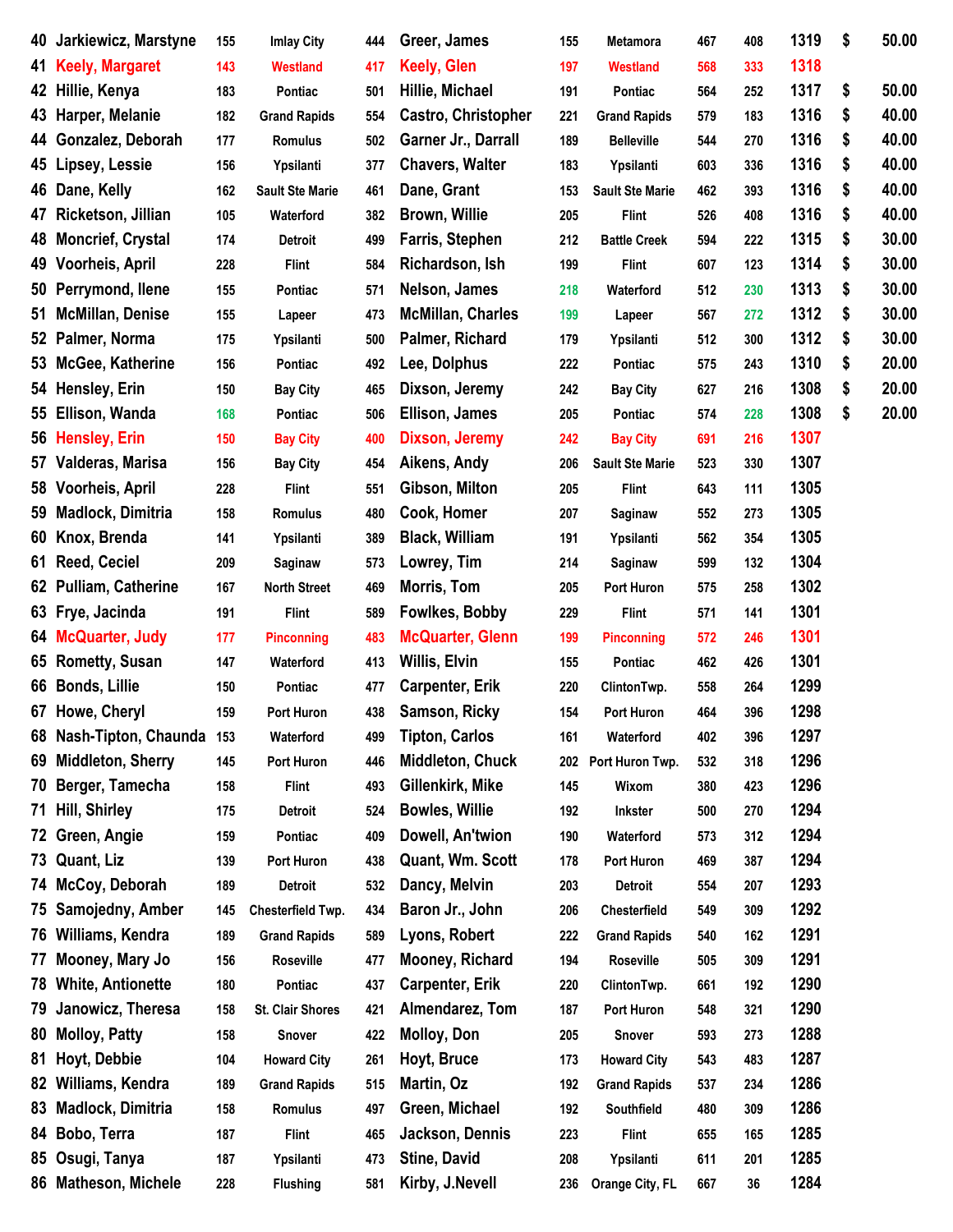| 87 | Adams, Kristel          | 170 | <b>Clarkston</b>        | 516 | Penson, William            | 225 | Clarkston              | 564 | 204 | 1284 |
|----|-------------------------|-----|-------------------------|-----|----------------------------|-----|------------------------|-----|-----|------|
| 88 | Dyer, Lita              | 110 | Saginaw                 | 359 | Dyer, Jim                  | 136 | Saginaw                | 364 | 561 | 1284 |
| 89 | Alston, KeJuanna        | 133 | <b>Pontiac</b>          | 371 | Hall, Christopher          | 185 | <b>Pontiac</b>         | 525 | 387 | 1283 |
| 90 | <b>Choice, Valere</b>   | 193 | <b>Ecorse</b>           | 490 | <b>Cunningham, Michael</b> | 168 | <b>Detroit</b>         | 510 | 282 | 1282 |
| 91 | <b>Wilson, Laurie</b>   | 158 | <b>Sault Ste Marie</b>  | 442 | Wilson, Shawn              | 206 | <b>Sault Ste Marie</b> | 563 | 276 | 1281 |
| 92 | Louis, Michele          | 179 | <b>Flint</b>            | 439 | <b>Fowlkes, Bobby</b>      | 229 | <b>Flint</b>           | 672 | 168 | 1279 |
| 93 | Betts, Anna             | 147 | <b>Kimball</b>          | 425 | McIntyre, Leonard          | 216 | St. Clair              | 575 | 279 | 1279 |
| 94 | <b>Bonds, Lillie</b>    | 150 | Pontiac                 | 445 | Boothe, Ivin               | 190 | <b>Pontiac</b>         | 498 | 336 | 1279 |
| 95 | <b>Rometty, Susan</b>   | 147 | <b>Waterford</b>        | 447 | <b>Willis, Elvin</b>       | 155 | <b>Pontiac</b>         | 405 | 426 | 1278 |
| 96 | Broyles, Joanna         | 153 | Ypsilanti               | 429 | Epps Sr., Johnny           | 192 | Ypsilanti              | 527 | 321 | 1277 |
| 97 | Gibson, Vivian          | 181 | Pontiac                 | 496 | <b>Sturdivant, Antonio</b> | 176 | Pontiac                | 486 | 294 | 1276 |
| 98 | Henry, Clustelle        | 198 | <b>Grand Rapids</b>     | 530 | <b>Carpenter, Erik</b>     | 220 | ClintonTwp.            | 622 | 123 | 1275 |
| 99 | Osugi, Tanya            | 187 | Ypsilanti               | 484 | <b>Wellwood, Roy</b>       | 219 | Ann Arbor              | 617 | 174 | 1275 |
|    | 100 Ricketson, Jillian  | 105 | Waterford               | 291 | Dowell, An'twion           | 190 | Waterford              | 540 | 444 | 1275 |
|    | 101 Gibson, Vivian      | 181 | Pontiac                 | 503 | Redmond, Greg              | 206 | Pontiac                | 549 | 222 | 1274 |
|    | 102 McQuarter, Judy     | 177 | Pinconning              | 500 | <b>Clifford, Dick</b>      | 207 | Kawkawlin              | 546 | 228 | 1274 |
|    | 103 Diaz, Pam           | 141 | Port Huron              | 336 | Diaz, Jason                | 187 | Port Huron             | 574 | 363 | 1273 |
|    | 104 Holt, Kenya         | 154 | Pontiac                 | 381 | Smith, Jeff                | 230 | Pontiac                | 663 | 228 | 1272 |
|    | 105 Brown, Delisa       | 147 | Ypsilanti               | 392 | <b>Marshall, Anthony</b>   | 198 | <b>Belleville</b>      | 559 | 321 | 1272 |
|    | 106 Biniecki, Teri      | 135 | Midland                 | 411 | Biniecki, Lyle             | 161 | Midland                | 420 | 441 | 1272 |
|    | 107 Alston, KeJuanna    | 144 | Pontiac                 | 458 | Hall, Christopher          | 185 | Pontiac                | 476 | 337 | 1271 |
|    | 108 Coleman, Jerilyn    | 139 | <b>Belleville</b>       | 348 | Denard, Jevaun             | 177 | Ypsilanti              | 533 | 390 | 1271 |
|    | 109 Rue, Cristina       | 159 | Mason                   | 468 | Ford Sr., Kerwin           | 207 | Lansing                | 532 | 270 | 1270 |
|    | 110 Stoner, Crystal     | 120 | Kimball                 | 337 | Diaz, Jason                | 187 | Port Huron             | 519 | 414 | 1270 |
|    | 111 Porter, Laura       | 152 | Ypsilanti               | 440 | Farris, Stephen            | 212 | <b>Battle Creek</b>    | 555 | 273 | 1268 |
|    | 112 Porter, Laura       | 152 | Ypsilanti               | 483 | Green, Reginald            | 191 | Ypsilanti              | 461 | 324 | 1268 |
|    | 113 King, Kathy         | 153 | Pontiac                 | 466 | Smith, Lester              | 164 | Pontiac                | 415 | 387 | 1268 |
|    | 114 DelaCruz, Rachel    | 212 | Freeland                | 507 | <b>Villarreal, Teddy</b>   | 179 | Carrollton             | 550 | 210 | 1267 |
|    | 115 Widmayer, Mary      | 139 | <b>Howard City</b>      | 404 | Widmayer, Ronald           | 126 | <b>Howard City</b>     | 395 | 468 | 1267 |
|    | 116 Gay, Tya            | 208 | <b>Flint</b>            | 583 | Jackson, Dennis            | 223 | <b>Flint</b>           | 569 | 114 | 1266 |
|    | 117 Jefferson, Dawnette | 184 | <b>Flint</b>            | 456 | <b>Brown, Willie</b>       | 205 | <b>Flint</b>           | 594 | 216 | 1266 |
|    | 118 Sawasky, Fauncy     | 136 | <b>Sault Ste Marie</b>  | 373 | Dominowski, Harry          | 94  | <b>Bay City</b>        | 295 | 597 | 1265 |
|    | 119 Coleman, Jerilyn    | 139 | <b>Belleville</b>       | 420 | Farris, Stephen            | 212 | <b>Battle Creek</b>    | 538 | 306 | 1264 |
|    | 120 Dixon, LaBeachie    | 116 | <b>Auburn Hills</b>     | 254 | <b>Butler Sr., Larry</b>   | 157 | Pontiac                | 515 | 495 | 1264 |
|    | 121 Brown, Meryl        | 174 | <b>Clarkston</b>        | 543 | Hardiman, Gary             | 214 | <b>Pontiac</b>         | 504 | 216 | 1263 |
|    | 122 Tubbs, Diane        | 135 | Ypsilanti               | 380 | Freeman, Lovell            | 162 | Ypsilanti              | 445 | 438 | 1263 |
|    | 123 Talley, Shirley     | 182 | <b>Sterling Heights</b> | 409 | <b>Sturdivant, Antonio</b> | 176 | Pontiac                | 562 | 291 | 1262 |
|    | 124 Farris, Merry       | 184 | <b>Battle Creek</b>     | 445 | Green, Reginald            | 191 | Ypsilanti              | 567 | 249 | 1261 |
|    | 125 Jarkiewicz, Tonya   | 176 | <b>Attica</b>           | 478 | Jarkiewicz, Dennis         | 167 | <b>Imlay City</b>      | 456 | 327 | 1261 |
|    | 126 Teasley, Gainell    | 145 | Pontiac                 | 395 | Simmons, Joe               | 181 | Pontiac                | 495 | 369 | 1259 |
|    | 127 Choice, Valere      | 193 | <b>Ecorse</b>           | 454 | <b>Spencer, Vincent</b>    | 186 | Inkster                | 563 | 240 | 1257 |
|    | 128 Sawasky, Fauncy     | 136 | <b>Sault Ste Marie</b>  | 375 | Dominowski, Tom            | 148 | <b>Bay City</b>        | 414 | 468 | 1257 |
|    | 129 Farris, Merry       | 184 | <b>Battle Creek</b>     | 460 | Farris, Stephen            | 212 | <b>Battle Creek</b>    | 597 | 198 | 1255 |
|    | 130 Farris, Merry       | 184 | <b>Battle Creek</b>     | 531 | <b>Moncrief, Gregory</b>   | 194 | <b>Detroit</b>         | 483 | 240 | 1254 |
|    | 131 Cantwell, Lois      |     |                         |     | <b>Cantwell, Gordy</b>     |     |                        |     |     | 1254 |
|    |                         | 155 | <b>AuGres</b>           | 455 |                            | 193 | <b>AuGres</b>          | 484 | 315 |      |
|    | 132 McKinnon, Pamela    | 148 | <b>Taylor</b>           | 423 | <b>Blaess, Dave</b>        | 193 | Livonia                | 501 | 330 | 1254 |
|    | 133 Lipsey, Lessie      | 156 | Ypsilanti               | 380 | <b>Chavers, Walter</b>     | 183 | Ypsilanti              | 535 | 336 | 1251 |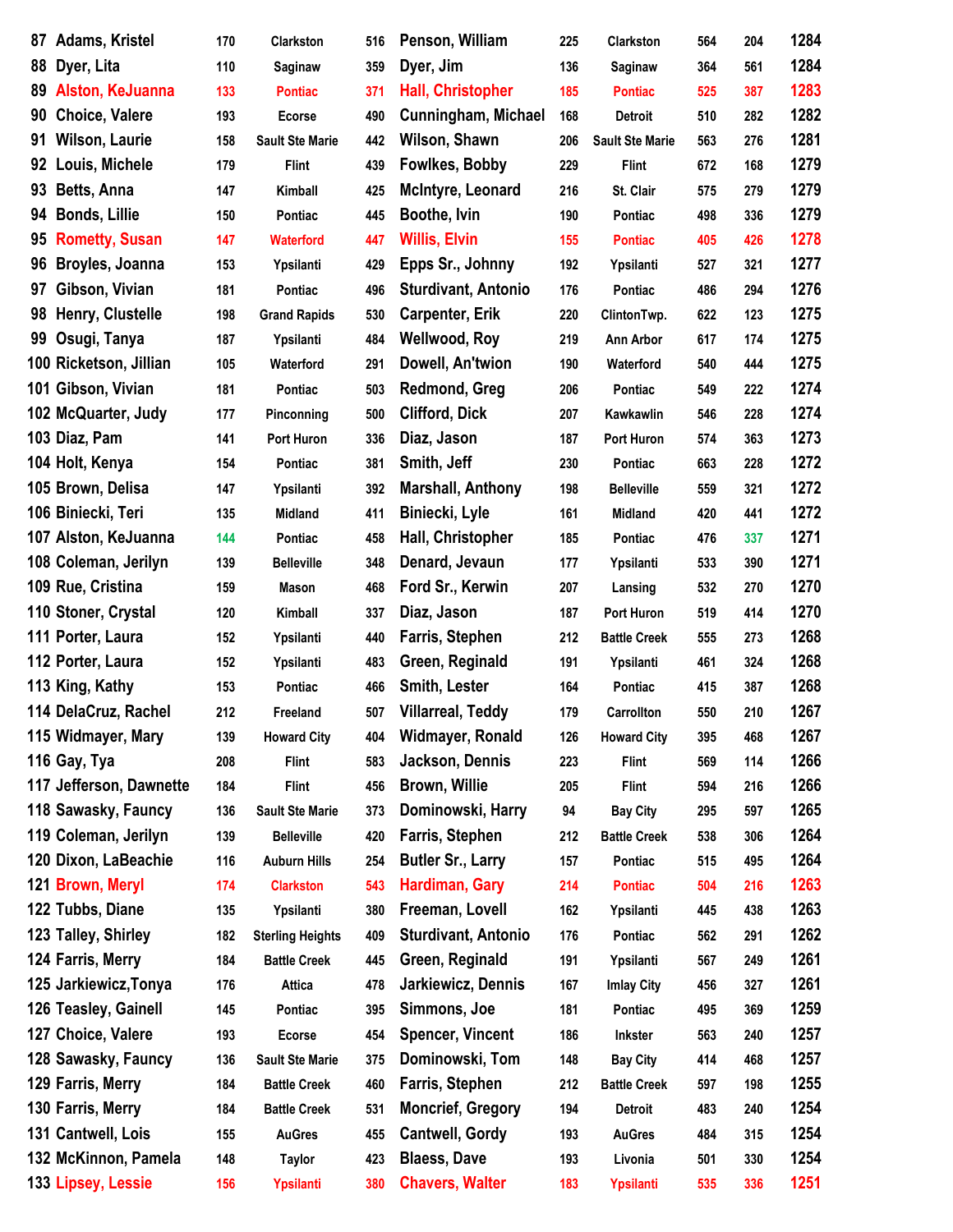| 134 Bobo, Terra         | 187 | <b>Flint</b>            | 470 | <b>Fowlkes, Bobby</b>    | 229 | <b>Flint</b>            | 630 | 150 | 1250 |
|-------------------------|-----|-------------------------|-----|--------------------------|-----|-------------------------|-----|-----|------|
| 135 McMillan, Denise    | 155 | Lapeer                  | 434 | <b>McMillan, Charles</b> | 189 | Lapeer                  | 492 | 324 | 1250 |
| 136 Neis, Janie         | 96  | Kimball                 | 262 | Olvera Jr., Dennis       | 72  | Kimball Twp.            | 240 | 747 | 1249 |
| 137 Diaz, Pam           | 141 | Port Huron              | 418 | Diaz, Jr., Jesse         | 217 | Port Huron              | 539 | 291 | 1248 |
| 138 Keel, Marlech       | 151 | Mt. Clemens             | 440 | Wims, Joe T.             | 211 | <b>Clarkston</b>        | 524 | 282 | 1246 |
| 139 Rogers, Alexia      | 154 | Southfield              | 460 | <b>Tinker, Theon</b>     | 202 | Southfield              | 492 | 294 | 1246 |
| 140 Sanders, Faye       | 165 | <b>Belleville</b>       | 422 | Sugiyama, Howard         | 203 | Northville              | 556 | 267 | 1245 |
| 141 Cooper, Patricia    | 174 | Southfield              | 460 | <b>Cooper, Charles</b>   | 199 | Oak Park                | 532 | 252 | 1244 |
| 142 Mallory, Brandi     | 131 | <b>Eaton Rapids</b>     | 374 | Ford II, Kerwin          | 204 | Lansing                 | 525 | 345 | 1244 |
| 143 Perrymond, Ilene    | 155 | <b>Pontiac</b>          | 403 | <b>Stewart, Robert</b>   | 161 | <b>Manitou Beach</b>    | 447 | 393 | 1243 |
| 144 Osugi, Tanya        | 187 | Ypsilanti               | 581 | Osugi, Donald            | 229 | Ann Arbor               | 511 | 150 | 1242 |
| 145 Brown, Meryl        | 174 | Clarkston               | 439 | Long, McArthur           | 193 | Pontiac                 | 536 | 267 | 1242 |
| 146 Ellison, Wanda      | 154 | <b>Pontiac</b>          | 467 | <b>Ellison, James</b>    | 205 | <b>Pontiac</b>          | 487 | 288 | 1242 |
| 147 Coleman, Jerilyn    | 139 | <b>Belleville</b>       | 354 | Green, Reginald          | 191 | Ypsilanti               | 531 | 357 | 1242 |
| 148 Sanders, Faye       | 165 | <b>Belleville</b>       | 396 | Garner, Delvin           | 165 | Ypsilanti               | 486 | 360 | 1242 |
| 149 Dane, Kelly         | 162 | <b>Sault Ste Marie</b>  | 429 | Aikens, Andy             | 206 | <b>Sault Ste Marie</b>  | 545 | 267 | 1241 |
| 150 Reed, Ceciel        | 209 | <b>Saginaw</b>          | 537 | Lowrey, Tim              | 214 | <b>Saginaw</b>          | 571 | 132 | 1240 |
| 151 McKnight, Lynoa     | 176 | Ann Arbor               | 529 | Priano, Brian            | 232 | Ann Arbor               | 540 | 171 | 1240 |
| 152 Hoyt, Gerri Lou     | 135 | Mt. Pleasant            | 349 | Hoyt, Roy                | 180 | Mt. Pleasant            | 495 | 396 | 1240 |
| 153 Rodgers, Simone     | 215 | <b>Flint</b>            | 503 | Jackson, Dennis          | 223 | <b>Flint</b>            | 637 | 99  | 1239 |
| 154 Cleveland, Consuelo | 198 | Ferndale                | 473 | Garner Jr., Darrall      | 189 | <b>Belleville</b>       | 546 | 219 | 1238 |
| 155 Osugi, Michelle     | 196 | Ann Arbor               | 582 | Osugi, Donald            | 229 | Ann Arbor               | 526 | 129 | 1237 |
| 156 Cox, Heather        | 147 | <b>Roseville</b>        | 430 | <b>Suarez, Zackary</b>   | 192 | <b>Ortonville</b>       | 470 | 336 | 1236 |
| 157 Holt, Kenya         | 154 | Pontiac                 | 475 | <b>Carpenter, Erik</b>   | 220 | ClintonTwp.             | 506 | 252 | 1233 |
| 158 Brown, Sherri       | 205 | <b>Bay City</b>         | 525 | Ludwig, Dean             | 197 | Saginaw                 | 520 | 186 | 1231 |
| 159 Robinson, Yvonne    | 160 | <b>Bloomfield Hills</b> | 409 | Robinson, Reginald       | 167 | <b>Bloomfield Hills</b> | 456 | 366 | 1231 |
| 160 Luplow, Melissa     | 178 | Midland                 | 502 | Grocholski, Kelly        | 212 | <b>Midland</b>          | 514 | 213 | 1229 |
| 161 Howe, Cheryl        | 159 | Port Huron              | 421 | <b>Zarling, Dave</b>     | 141 | St. Clair               | 378 | 429 | 1228 |
| 162 Perrymond, Ilene    | 155 | Pontiac                 | 479 | Pickens, James           | 185 | Pontiac                 | 412 | 336 | 1227 |
| 163 Moyer, Chinaw       | 181 | <b>Grand Rapids</b>     | 462 | Lyons, Robert            | 222 | <b>Grand Rapids</b>     | 581 | 183 | 1226 |
| 164 Hillie, Kenya       | 183 | Pontiac                 | 435 | Dodson, William          | 211 | Lansing                 | 586 | 204 | 1225 |
| 165 Henry, Clustelle    | 198 | <b>Grand Rapids</b>     | 503 | <b>Carpenter, Erik</b>   | 220 | <b>ClintonTwp.</b>      | 574 | 147 | 1224 |
| 166 Towne, Debra        | 148 | <b>Six Lakes</b>        | 446 | Towne, Gary              | 212 | <b>Six Lakes</b>        | 493 | 285 | 1224 |
| 167 Green, Angie        | 159 | Pontiac                 | 419 | Hillie, Michael          | 191 | Pontiac                 | 495 | 309 | 1223 |
| 168 Bonds, Lillie       | 150 | Pontiac                 | 446 | Nelson, James            | 205 | Waterford               | 476 | 300 | 1222 |
| 169 Adams, Kristel      | 170 | <b>Clarkston</b>        | 462 | Penson, William          | 225 | <b>Clarkston</b>        | 555 | 204 | 1221 |
| 170 Johnston, Nicole    | 176 | Sandusky                | 470 | Johnston, Jeremy         | 217 | Sandusky                | 561 | 189 | 1220 |
| 171 Pulliam, Catherine  | 167 | <b>North Street</b>     | 385 | <b>Middleton, Chuck</b>  | 202 | Port Huron Twp.         | 570 | 264 | 1219 |
| 172 Wilson, Laurie      | 158 | <b>Sault Ste Marie</b>  | 416 | Downing, Mike            | 185 | <b>Bay City</b>         | 476 | 327 | 1219 |
| 173 Driesenga, Patricia | 118 | Newaygo                 | 335 | Driessenga, Robert       | 134 | Newaygo                 | 341 | 543 | 1219 |
| 174 Stigler, Sheronda   | 154 | Ypsilanti               | 395 | Green, Reginald          | 191 | Ypsilanti               | 501 | 321 | 1217 |
| 175 Coleman, Jerilyn    | 139 | <b>Belleville</b>       | 352 | <b>Marshall, Anthony</b> | 198 | <b>Belleville</b>       | 525 | 339 | 1216 |
| 176 Amison, Diana       | 130 | Ypsilanti               | 352 | Turner, John             | 185 | Ypsilanti               | 468 | 396 | 1216 |
| 177 Perrymond, Ilene    | 155 | Pontiac                 | 400 | Griggs, Damonde          | 236 | <b>Flint</b>            | 602 | 213 | 1215 |
| 178 Smith, Tarsha       | 193 | Inkster                 | 462 | Griffin, Robert          | 208 | Ypsilanti               | 566 | 186 | 1214 |
| 179 Salazar, Tammy      | 192 | Lansing                 | 514 | Jimenez, Jose            | 193 | Lansing                 | 474 | 225 | 1213 |
| 180 Lipsey, Lessie      | 156 | Ypsilanti               | 444 | Copeland, Jeffrey        | 163 | Ann Arbor               | 383 | 384 | 1211 |
|                         |     |                         |     |                          |     |                         |     |     |      |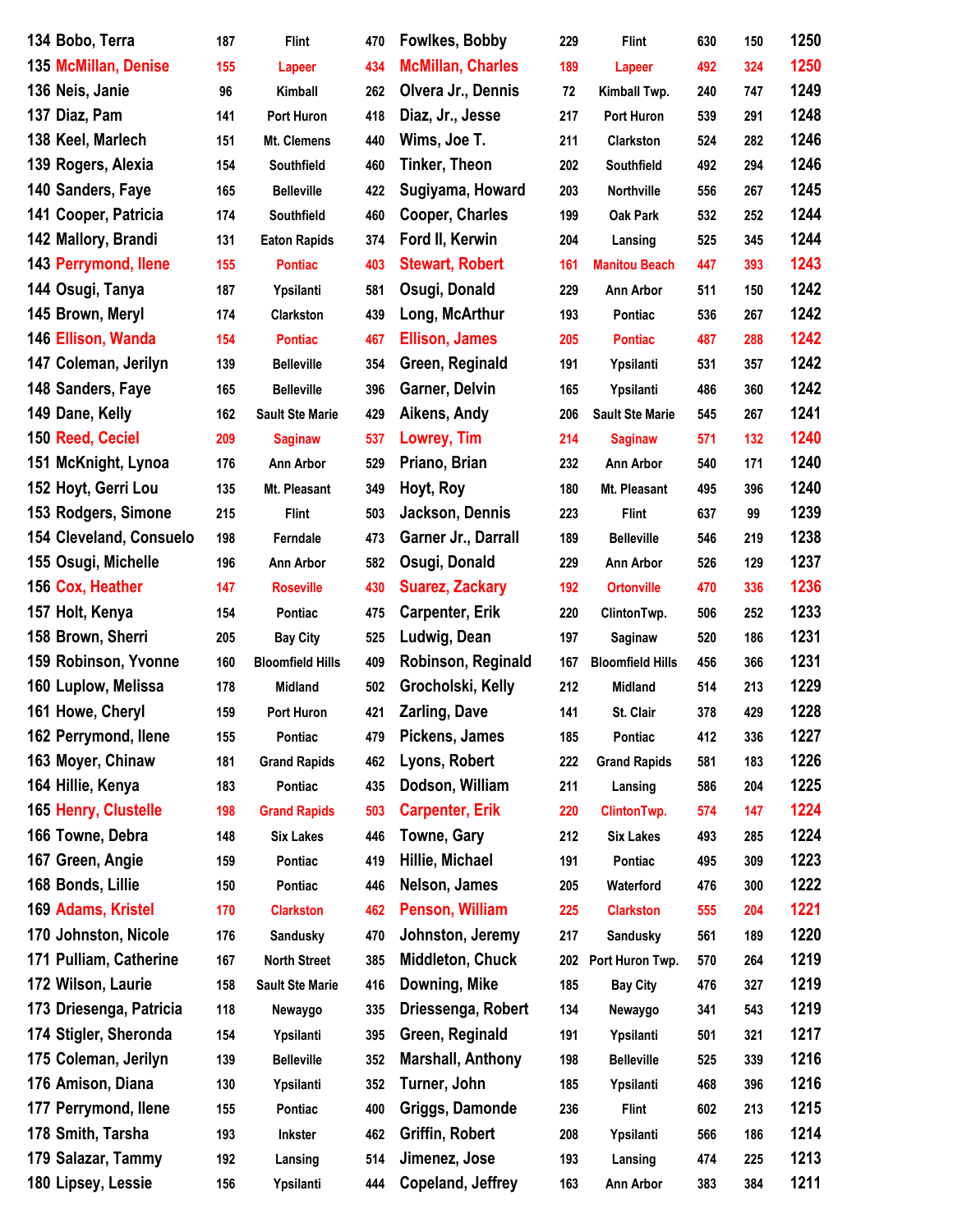| 181 Quant, Liz                       | 139        | <b>Port Huron</b>          | 383        | <b>Quant, Wm. Scott</b>                        | 178        | <b>Port Huron</b>           | 440        | 387        | 1210         |
|--------------------------------------|------------|----------------------------|------------|------------------------------------------------|------------|-----------------------------|------------|------------|--------------|
| 182 Bowling, Renee                   | 164        | <b>Belleville</b>          | 470        | <b>Bowling, Todd</b>                           | 203        | <b>Belleville</b>           | 472        | 267        | 1209         |
| 183 Green, Angie                     | 159        | <b>Pontiac</b>             | 407        | <b>Hillie, Michael</b>                         | 191        | <b>Pontiac</b>              | 493        | 309        | 1209         |
| 184 Clemmons, Christina              | 176        | Lansing                    | 449        | <b>Phifer, James</b>                           | 154        | Lansing                     | 403        | 357        | 1209         |
| 185 Jones, Jasquella                 | 163        | Pontiac                    | 398        | <b>Winchester, Kennard</b>                     | 210        | <b>Auburn Hills</b>         | 555        | 255        | 1208         |
| 186 Gullatt, Stacy                   | 163        |                            | 441        | <b>Spencer, Vincent</b>                        | 186        | <b>Inkster</b>              | 455        | 312        | 1208         |
|                                      |            | Ypsilanti                  |            |                                                |            |                             |            |            |              |
| 187 Brown, Delisa                    | 147        | Ypsilanti                  | 429        | Denard, Jevaun                                 | 177        | Ypsilanti                   | 407        | 372        | 1208         |
| 188 Voorheis, April                  | 228        | <b>Flint</b>               | 520        | Griggs, Damonde                                | 236        | <b>Flint</b>                | 650        | 36         | 1206         |
| 189 Topping, Teresa                  | 187        | <b>New Boston</b>          | 518        | <b>Topping, Pat</b>                            | 201        | <b>New Boston</b>           | 468        | 219        | 1205         |
| 190 Jones, Jasquella                 | 163        | <b>Pontiac</b>             | 415        | <b>Winchester, Kennard</b>                     | 210        | <b>Auburn Hills</b>         | 534        | 255        | 1204         |
| 191 Rogers, Cathy                    | 155        | <b>Sault Ste Marie</b>     | 436        | Sawasky, Skee                                  | 175        | <b>Sault Ste Marie</b>      | 408        | 360        | 1204         |
| 192 Butler, Wendy                    | 118        | <b>Inkster</b>             | 373        | Allen Jr., Melvin                              | 183        | <b>Romulus</b>              | 405        | 426        | 1204         |
| 193 Carter, Sharon                   | 204        | <b>Pontiac</b>             | 475        | Carter, Lawrence                               | 177        | Pontiac                     | 494        | 234        | 1203         |
| 194 White, Carmen                    | 111        | Holland                    | 264        | Rodriguez, Nicholas                            | 185        | Holland                     | 498        | 441        | 1203         |
| 195 Ellington, Geraldine             | 175        | <b>Detroit</b>             | 499        | Patterson Jr., J.T.                            | 190        | Ypsilanti                   | 448        | 255        | 1202         |
| 196 Brown, Sherri                    | 205        | <b>Bay City</b>            | 522        | <b>Clifford, Dick</b>                          | 207        | Kawkawlin                   | 517        | 162        | 1201         |
| 197 Frye, Jacinda                    | 191        | <b>Flint</b>               | 445        | Griggs, Damonde                                | 236        | <b>Flint</b>                | 629        | 126        | 1200         |
| <b>198 White, Antionette</b>         | 180        | <b>Pontiac</b>             | 511        | <b>Carpenter, Erik</b>                         | 220        | <b>ClintonTwp.</b>          | 497        | 192        | 1200         |
| 199 Simon, Lorita                    | 212        | <b>Flint</b>               | 543        | Smith, Jeff                                    | 230        | Pontiac                     | 565        | 90         | 1198         |
| 200 Gullatt, Stacy                   | 163        | Ypsilanti                  | 406        | Priano, Brian                                  | 232        | <b>Ann Arbor</b>            | 591        | 201        | 1198         |
| 201 Samson, Nancy                    | 154        | <b>Port Huron</b>          | 396        | Diaz, Jr., Jesse                               | 217        | Port Huron                  | 544        | 258        | 1198<br>1197 |
| 202 Knox, Brenda<br>203 Martin, Kris | 141        | Ypsilanti                  | 386        | Sugiyama, Howard<br><b>Cunningham, Michael</b> | 203        | <b>Northville</b>           | 487        | 324        | 1197         |
| 204 Marshall, Teresa                 | 120<br>199 | Canton<br><b>Ypsilanti</b> | 299<br>426 | <b>Moore, Daryl</b>                            | 168<br>218 | <b>Detroit</b><br>Ypsilanti | 439<br>623 | 459<br>147 | 1196         |
| 205 Gilyard, Shirley                 | 170        | <b>Inkster</b>             | 466        | <b>Bowles, Willie</b>                          | 192        | <b>Inkster</b>              | 448        | 282        | 1196         |
| 206 Talley, Shirley                  | 182        | <b>Sterling Heights</b>    | 482        | Redmond, Greg                                  | 206        | Pontiac                     | 493        | 219        | 1194         |
| 207 Sawasky, Fauncy                  | 136        | <b>Sault Ste Marie</b>     | 320        | Wilson, Shawn                                  | 206        | <b>Sault Ste Marie</b>      | 544        | 330        | 1194         |
| 208 Hill, Shirley                    | 175        | <b>Detroit</b>             | 453        | Green, Michael                                 | 192        | Southfield                  | 470        | 270        | 1193         |
| 209 Morris, Lydia                    | 172        | <b>Port Huron</b>          | 426        | McIntyre, Leonard                              | 216        | St. Clair                   | 547        | 219        | 1192         |
| 210 Nix, Sandra                      | 127        | Pontiac                    | 337        | Nix, Gus                                       | 165        | Pontiac                     | 405        | 450        | 1192         |
| 211 Simon, Lorita                    | 212        | <b>Flint</b>               | 565        | Smith, Jeff                                    | 230        | Pontiac                     | 512        | 114        | 1191         |
| 212 Brown, Sherri                    | 205        | <b>Bay City</b>            | 539        | Brown, Sam                                     | 225        | <b>Bay City</b>             | 531        | 120        | 1190         |
| 213 Cunningham, Adrienne 194         |            | Southfield                 | 486        | King, James                                    | 230        | <b>Detroit</b>              | 570        | 132        | 1188         |
| 214 Gay, Tyra                        | 203        | <b>Flint</b>               | 469        | Gibson, Milton                                 | 205        | <b>Flint</b>                | 560        | 159        | 1188         |
| 215 Lewis, Kimberly                  | 189        | <b>Detroit</b>             | 555        | Lewis, Anthony                                 | 207        | <b>Detroit</b>              | 435        | 198        | 1188         |
| 216 Rogers, Cathy                    | 155        | <b>Sault Ste Marie</b>     | 401        | Dane, Grant                                    | 153        | <b>Sault Ste Marie</b>      | 376        | 411        | 1188         |
| 217 Palmer, Norma                    | 175        | <b>Ypsilanti</b>           | 444        | <b>Palmer, Richard</b>                         | 179        | Ypsilanti                   | 442        | 300        | 1186         |
| 218 Cunningham, Adrienne 194         |            | <b>Southfield</b>          | 439        | King, James                                    | 230        | <b>Detroit</b>              | 613        | 132        | 1184         |
| 219 Brown, Meryl                     | 174        | <b>Clarkston</b>           | 460        | Hardiman, Gary                                 | 214        | <b>Pontiac</b>              | 505        | 216        | 1181         |
| 220 Moncrief, Crystal                | 174        | Detroit                    | 481        | <b>Moncrief, Gregory</b>                       | 194        | <b>Detroit</b>              | 436        | 264        | 1181         |
| 221 Hillie, Kenya                    | 183        | <b>Pontiac</b>             | 427        | Dodson, William                                | 211        | <b>Lansing</b>              | 547        | 204        | 1178         |
| 222 Washington, Dorothy              | 168        | Pontiac                    | 421        | High, Rodney                                   | 194        | Pontiac                     | 478        | 279        | 1178         |
| 223 Thomas, Dorothy                  | 167        | Saginaw                    | 449        | Thomas, Willie                                 | 189        | Saginaw                     | 435        | 294        | 1178         |
| 224 Osugi, Nancy                     | 179        | Ann Arbor                  | 436        | Osugi, Donald                                  | 229        |                             |            | 168        | 1177         |
|                                      |            |                            |            |                                                |            | <b>Ann Arbor</b>            | 573        |            |              |
| 225 Farris, Merry                    | 184        | <b>Battle Creek</b>        | 401        | <b>Marshall, Anthony</b>                       | 198        | <b>Belleville</b>           | 545        | 231        | 1177         |
| 226 Clark, Lenora                    | 120        | <b>Inkster</b>             | 387        | Griffin, Robert                                | 208        | Ypsilanti                   | 427        | 363        | 1177         |
| 227 Morris, Lydia                    | 172        | Port Huron                 | 399        | <b>Zarling, Dave</b>                           | 141        | St. Clair                   | 379        | 399        | 1177         |
| 228 Samson, Nancy                    | 154        | Port Huron                 | 337        | Samson, Ricky                                  | 154        | Port Huron                  | 431        | 408        | 1176         |
| 229 Mooney, Mary Jo                  | 156        | <b>Roseville</b>           | 409        | <b>Mooney, Richard</b>                         | 194        | <b>Roseville</b>            | 457        | 309        | 1175         |
| 230 Page, Tracie                     | 224        | Saginaw                    | 496        | Smith, Reginald                                | 228        | Saginaw                     | 615        | 63         | 1174         |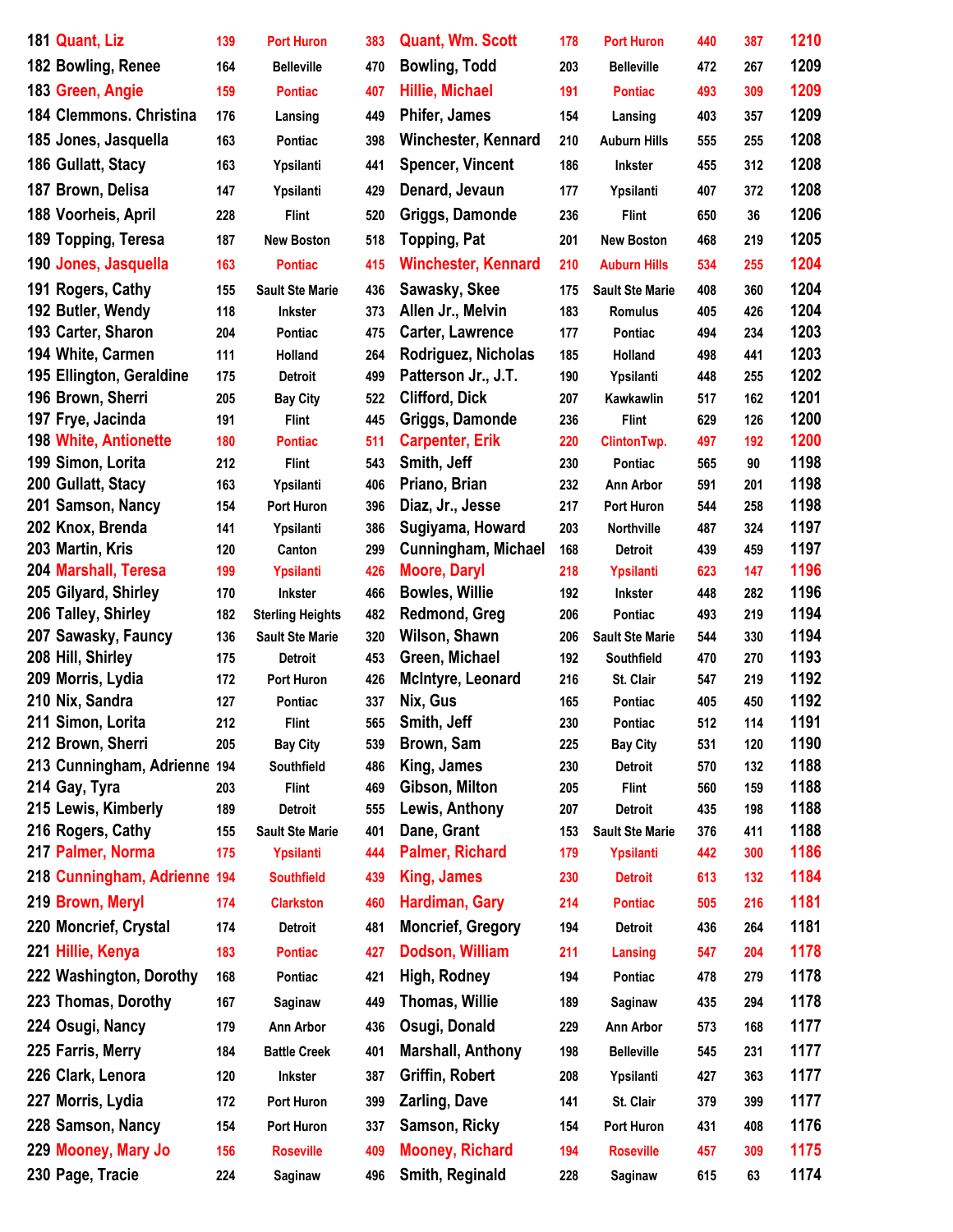| 231 Betts, Anna       | 147 | Kimball                 | 339 | Betts, Jim                 | 165 | Kimball                | 433 | 402 | 1174 |
|-----------------------|-----|-------------------------|-----|----------------------------|-----|------------------------|-----|-----|------|
| 232 Ware, Vera        | 171 | <b>Pontiac</b>          | 403 | Bonds, Trae                | 198 | Pontiac                | 506 | 264 | 1173 |
| 233 Tucker, Josie     | 142 | <b>Sault Ste Marie</b>  | 325 | Dane, Grant                | 153 | <b>Sault Ste Marie</b> | 406 | 441 | 1172 |
| 234 Voorheis, April   | 228 | <b>Flint</b>            | 508 | <b>Richardson, Ish</b>     | 199 | <b>Flint</b>           | 539 | 123 | 1170 |
| 235 Rodgers, Simone   | 215 | <b>Flint</b>            | 535 | Griggs, Damonde            | 236 | <b>Flint</b>           | 563 | 69  | 1167 |
| 236 White, Antionette | 180 | <b>Pontiac</b>          | 426 | Smith, Jeff                | 230 | <b>Pontiac</b>         | 573 | 168 | 1167 |
| 237 Moyer, Chinaw     | 181 | <b>Grand Rapids</b>     | 456 | Griggs, Damonde            | 236 | <b>Flint</b>           | 556 | 150 | 1162 |
| 238 Gilyard, Shirley  | 170 | <b>Inkster</b>          | 422 | <b>Belle, Andre</b>        | 205 | <b>Romulus</b>         | 488 | 252 | 1162 |
| 239 Gilyard, Shirley  | 170 | <b>Inkster</b>          | 454 | <b>Bowles, Willie</b>      | 192 | <b>Inkster</b>         | 426 | 282 | 1162 |
| 240 Knox, Brenda      | 141 | Ypsilanti               | 319 | Griffin, Robert            | 208 | Ypsilanti              | 529 | 312 | 1160 |
| 241 Ware, Vera        | 171 | Pontiac                 | 458 | Wims, Joe T.               | 211 | Clarkston              | 465 | 234 | 1157 |
| 242 Dane, Kelly       | 162 | <b>Sault Ste Marie</b>  | 384 | Wilson, Shawn              | 206 | <b>Sault Ste Marie</b> | 506 | 267 | 1157 |
| 243 Taylor, Jody      | 142 | Lansing                 | 352 | Payne, Jacob               | 160 | Charlotte              | 379 | 426 | 1157 |
| 244 Hanley, Allison   | 154 | Pontiac                 | 392 | Hanley, Eric               | 216 | Pontiac                | 502 | 261 | 1155 |
| 245 Smith, Tarsha     | 193 | Inkster                 | 471 | <b>Smith, Enners</b>       | 199 | Ypsilanti              | 472 | 207 | 1150 |
| 246 Kerr, Kristy      | 228 | Midland                 | 474 | Kirby, J.Nevell            | 236 | Orange City, FL        | 635 | 36  | 1145 |
| 247 Tucker, Josie     | 142 | <b>Sault Ste Marie</b>  | 340 | Sawasky, Skee              | 175 | <b>Sault Ste Marie</b> | 407 | 390 | 1137 |
| 248 Kerr, Kristy      | 228 | Midland                 | 527 | <b>Castro, Christopher</b> | 221 | <b>Grand Rapids</b>    | 537 | 72  | 1136 |
| 249 DelaCruz, Rachel  | 212 | Freeland                | 548 | Urivez, Frank              | 220 | Saginaw                | 473 | 114 | 1135 |
| 250 Dane, Kelly       | 162 | <b>Sault Ste Marie</b>  | 406 | Sawasky, Skee              | 175 | <b>Sault Ste Marie</b> | 387 | 342 | 1135 |
| 251 Alexander, Julie  | 135 | <b>Grand Haven</b>      | 413 | Alexander, Larry           | 190 | <b>Grand Haven</b>     | 350 | 372 | 1135 |
| 252 Matheson, Michele | 228 | <b>Flushing</b>         | 557 | Cook, Homer                | 207 | Saginaw                | 472 | 105 | 1134 |
| 253 Moncrief, Crystal | 174 | <b>Detroit</b>          | 448 | <b>Moncrief, Gregory</b>   | 194 | <b>Detroit</b>         | 421 | 264 | 1133 |
| 254 Gullatt, Stacy    | 163 | Ypsilanti               | 378 | <b>Belle, Andre</b>        | 205 | <b>Romulus</b>         | 487 | 267 | 1132 |
| 255 Stigler, Sheronda | 154 | Ypsilanti               | 326 | Robertson, Ronald          | 198 | Wayne                  | 503 | 303 | 1132 |
| 256 Carter, Sherri    | 184 | Ypsilanti               | 412 | Payne, Richard             | 188 | <b>Ann Arbor</b>       | 459 | 255 | 1126 |
| 257 Frye, Jacinda     | 191 | <b>Flint</b>            | 462 | McGee, Daryl               | 236 | Mt. Morris             | 532 | 126 | 1120 |
| 258 Madlock, Dimitria | 158 | <b>Romulus</b>          | 353 | Hickenbottom, Jim          | 213 | <b>Ann Arbor</b>       | 504 | 258 | 1115 |
| 259 Hubbard, Tanya    | 159 | <b>Bloomfield Hills</b> | 383 | Wilson, Ronald             | 195 | Pontiac                | 425 | 300 | 1108 |
| 260 Smith, Tarsha     | 193 | <b>Inkster</b>          | 446 | Hollins, Jerry             | 197 | Inkster                | 421 | 213 | 1080 |
| 261 Gullatt, Stacy    | 163 | Ypsilanti               | 352 | <b>Belle, Andre</b>        | 205 | <b>Romulus</b>         | 439 | 267 | 1058 |
| 262 Osugi, Nancy      | 179 | Ann Arbor               | 377 | <b>Stine, David</b>        | 208 | Ypsilanti              | 445 | 219 | 1041 |
| 263 Hieftje, Lindsay  | 200 | <b>Croswell</b>         | 233 | Olvera Jr., Dennis         | 72  | Kimball Twp.           | 234 | 498 | 965  |

**\$ 7,480.00**

## **64TH ANNUAL BAY CITY TIMES MIXED DOUBLES FINAL 2013 ACTUAL DOUBLES STANDINGS**

| <b>PL</b> | <b>WOMAN</b>        | AVG | <b>CITY</b>      | <b>SCORE</b> | MAN                     | <b>AVG</b> | <b>CITY</b>       | <b>SCORE HDCP</b> |   | <b>TOTAL</b> |     | <b>PRIZE \$\$</b> |
|-----------|---------------------|-----|------------------|--------------|-------------------------|------------|-------------------|-------------------|---|--------------|-----|-------------------|
|           | 1 Brown, Sherri     | 205 | <b>Bay City</b>  | 592          | <b>McQuarter, Glenn</b> | 199        | <b>Pinconning</b> | 718               | 0 | 1310         | - 5 | 100.00            |
|           | 2 Matheson, Michele | 228 | <b>Flushing</b>  | 581          | Kirby, J.Nevell         | 236        | Orange City, FL   | 667               | 0 | 1248         | - S | 90.00             |
|           | 3 White, Antionette | 180 | <b>Pontiac</b>   | 538          | Smith, Jeff             | 230        | <b>Pontiac</b>    | 684               | 0 | 1222         | - S | 80.00             |
|           | 4 Seng, Renee       | 191 | Westland         | 566          | <b>Rhodes, Malcom</b>   | 220        | <b>Saline</b>     | 649               | 0 | 1215         | - 5 | 70.00             |
|           | 5 Osugi, Michelle   | 196 | <b>Ann Arbor</b> | 639          | Diomedi, David          | 206        | Ypsilanti         | 556               | 0 | 1195         | - S | 30.00             |
|           | 5 Marshall, Teresa  | 199 | Ypsilanti        | 598          | Moore, Daryl            | 218        | Ypsilanti         | 597               | 0 | 1195         |     | 30.00             |
|           |                     |     |                  |              |                         |            |                   |                   |   |              |     | 400.00            |